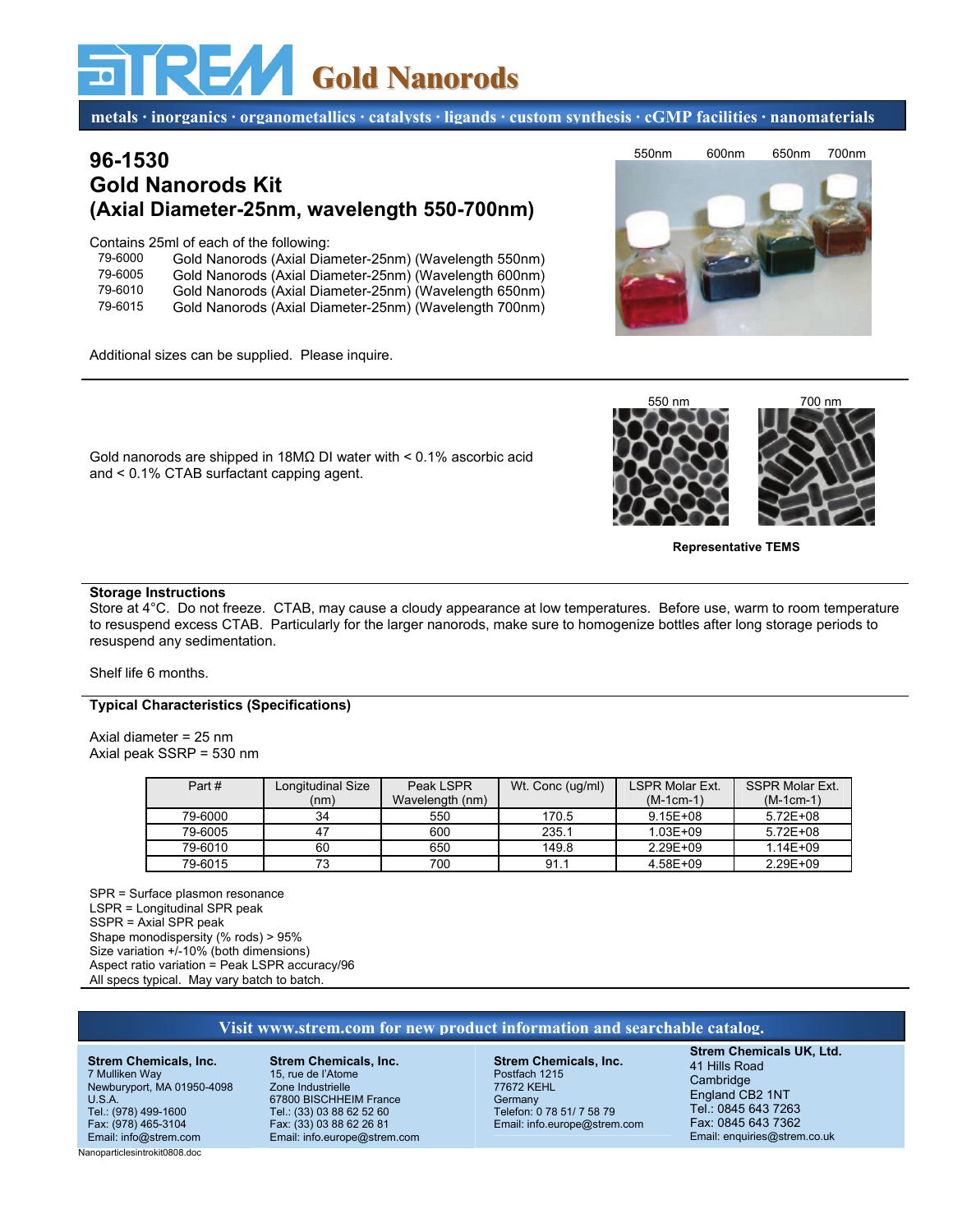# **Gold Nanorods**

**metals · inorganics · organometallics · catalysts · ligands · custom synthesis · cGMP facilities · nanomaterials**

# **96-1535 Gold Nanorods Kit (Axial Diameter - 10nm, wavelength 700-808nm)**

Contains 25ml of each of the following:

| 79-6020 | Gold Nanorods (Axial Diameter - 10nm) (Wavelength 700nm) |
|---------|----------------------------------------------------------|
| 79-6025 | Gold Nanorods (Axial Diameter - 10nm) (Wavelength 750nm) |
| 79-6030 | Gold Nanorods (Axial Diameter - 10nm) (Wavelength 780nm) |
| 79-6035 | Gold Nanorods (Axial Diameter - 10nm) (Wavelength 808nm) |
|         |                                                          |

Gold nanorods are shipped in 18MΩ DI water with < 0.1% ascorbic acid

Additional sizes can be supplied. Please inquire.

and < 0.1% CTAB surfactant capping agent.





**Representative TEMS** 

### **Storage Instructions**

Store at 4°C. Do not freeze. CTAB, may cause a cloudy appearance at low temperatures. Before use, warm to room temperature to resuspend excess CTAB. Particularly for the larger nanorods, make sure to homogenize bottles after long storage periods to resuspend any sedimentation.

Shelf life 6 months.

## **Typical Characteristics (Specifications)**

Axial diameter = 10 nm Axial peak SSRP = 512 nm

| Part#   | Longitudinal Size | Peak LSPR       | Wt. Conc (ug/ml) | <b>LSPR Molar Ext.</b> | <b>SSPR Molar Ext.</b> |
|---------|-------------------|-----------------|------------------|------------------------|------------------------|
|         | (nm)              | Wavelength (nm) |                  | $(M-1cm-1)$            | $(M-1cm-1)$            |
| 79-6020 | 29                | 700             | 29.7             | 8.99E+08               | 2.25E+08               |
| 79-6025 | 35                | 750             | 33.4             | $9.40E + 08$           | $2.35E + 08$           |
| 79-6030 | 38                | 780             | 34.9             | $9.81E + 08$           | $2.45E + 08$           |
| 79-6035 | 4 <sup>1</sup>    | 808             | 36.1             | $1.02E + 09$           | $2.55E+08$             |

SPR = Surface plasmon resonance LSPR = Longitudinal SPR peak SSPR = Axial SPR peak Shape monodispersity (% rods) > 95% Size variation +/-10% (both dimensions) Aspect ratio variation = Peak LSPR accuracy/96 All specs typical. May vary batch to batch.

## **Visit www.strem.com for new product information and searchable catalog.**

**Strem Chemicals, Inc.** 7 Mulliken Way Newburyport, MA 01950-4098 U.S.A. Tel.: (978) 499-1600 Fax: (978) 465-3104 Email: info@strem.com

**Strem Chemicals, Inc.** 15, rue de l'Atome Zone Industrielle 67800 BISCHHEIM France Tel.: (33) 03 88 62 52 60 Fax: (33) 03 88 62 26 81 Email: info.europe@strem.com

**Strem Chemicals, Inc.** Postfach 1215 77672 KEHL **Germany** Telefon: 0 78 51/ 7 58 79 Email: info.europe@strem.com **Strem Chemicals UK, Ltd.** 41 Hills Road Cambridge England CB2 1NT Tel.: 0845 643 7263 Fax: 0845 643 7263 Email: enquiries@strem.co.uk